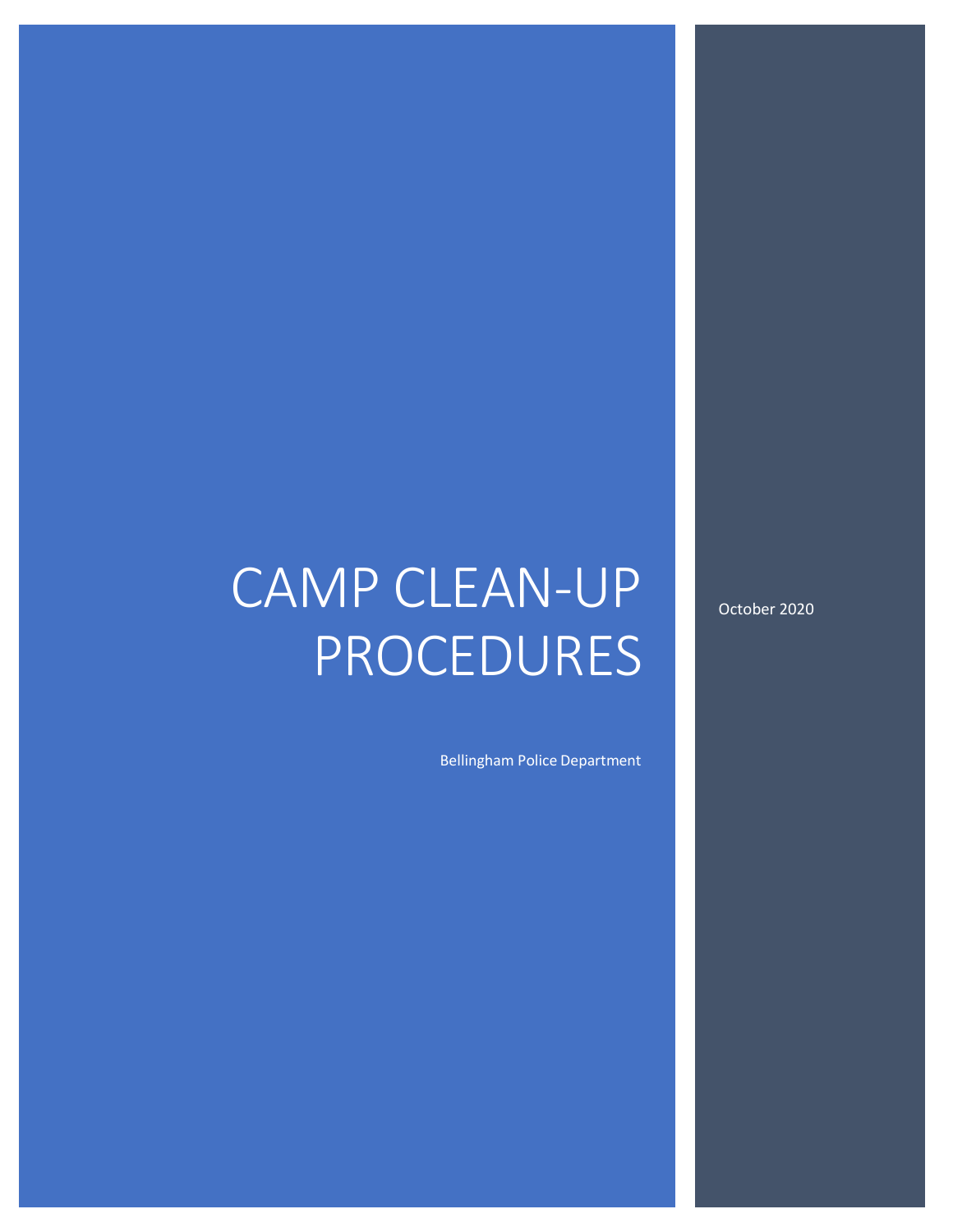## Table of Contents

| Operations When Shelters Reach Capacity9<br>Guidelines for Retained Property 11<br>Applicable Codes for Camp Clean-ups 14 |  |
|---------------------------------------------------------------------------------------------------------------------------|--|
|                                                                                                                           |  |
|                                                                                                                           |  |
|                                                                                                                           |  |
|                                                                                                                           |  |
|                                                                                                                           |  |
|                                                                                                                           |  |
|                                                                                                                           |  |
|                                                                                                                           |  |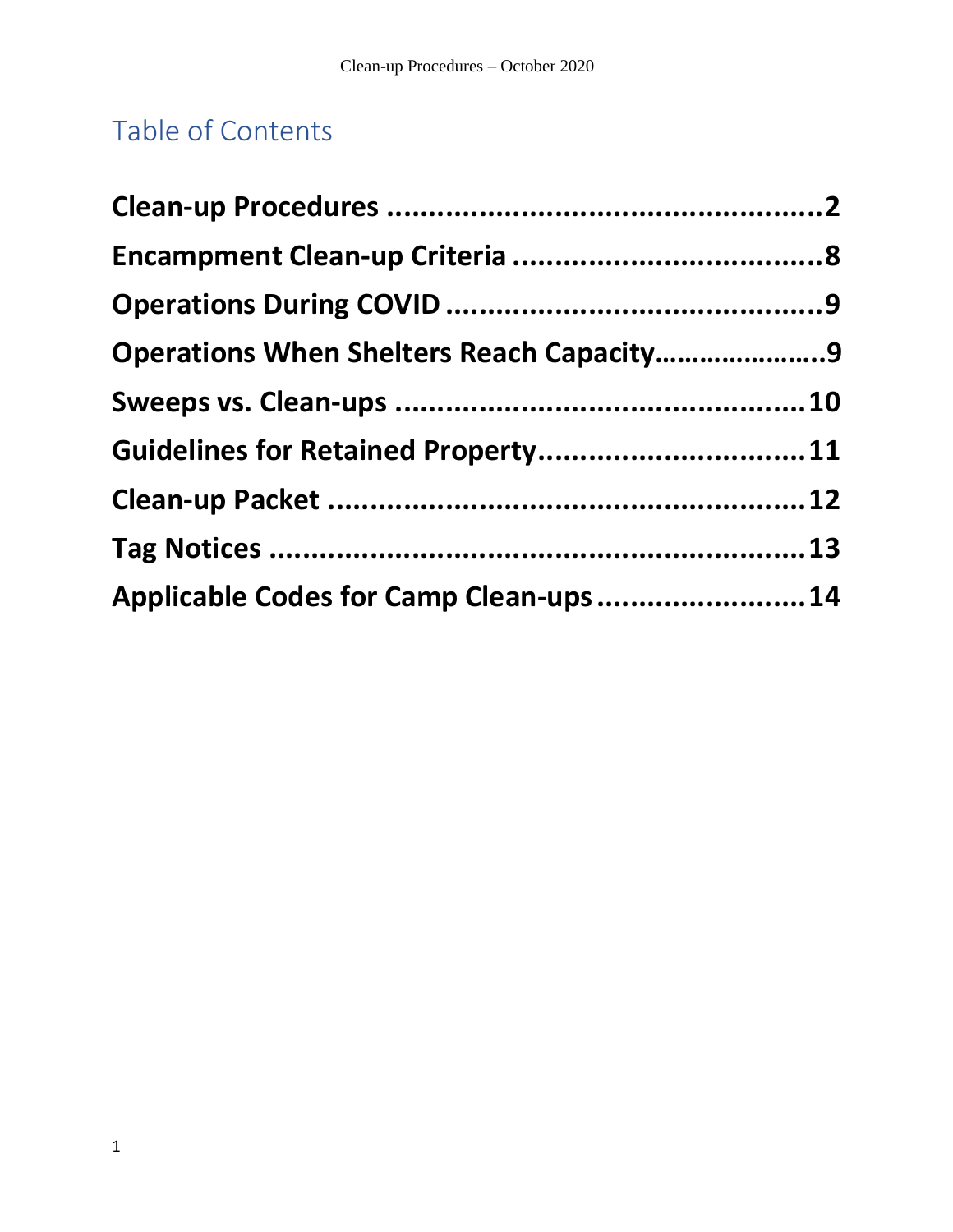## Clean-up Procedures

1. The Police Department and the Homeless Outreach Team are made aware of complaints and reports of illegal camp sites on public and private property directly or via the Homeless Camp Online Police Reporting System. This provides the Homeless Outreach Team the opportunity to outreach ahead of time.

<https://cob.org/services/safety/police-services/reporting/homeless-camp>

Approximately 2,171 reports have been received between December 2018 and October 2020. Note that some reports may be duplicates of the same location.

Illegal camp sites located on private property are handled on a case by case basis while working with the property owner.

2. The Homeless Outreach Team (HOT) visit the reported camp sites to provide outreach and offer available resources. If no one is present, HOT will leave a notice to let campers know their campsite has been reported and continue to visit the camp to create a trusting relationship and continue to offer outreach services. Outreach is not always accepted by the camp occupants.

Approximately 100 new reports are received each month. Note that some reports may be duplicates of the same location.

- 3. HOT will coordinate with the BPD Encampment Clean-Up Coordinator regarding the following circumstances:
	- Whether the campsite is active
	- Number of individuals present
	- Presence and extent of needles
	- Presence and extent of feces
- 4. The Encampment Clean-up Coordinator will decide if an active camp site requires a scheduled clean-up. As of October 12, 2020, approximately 401 current reports are under review by the Encampment Clean-up Coordinator. Note that some reports may be duplicates of the same location.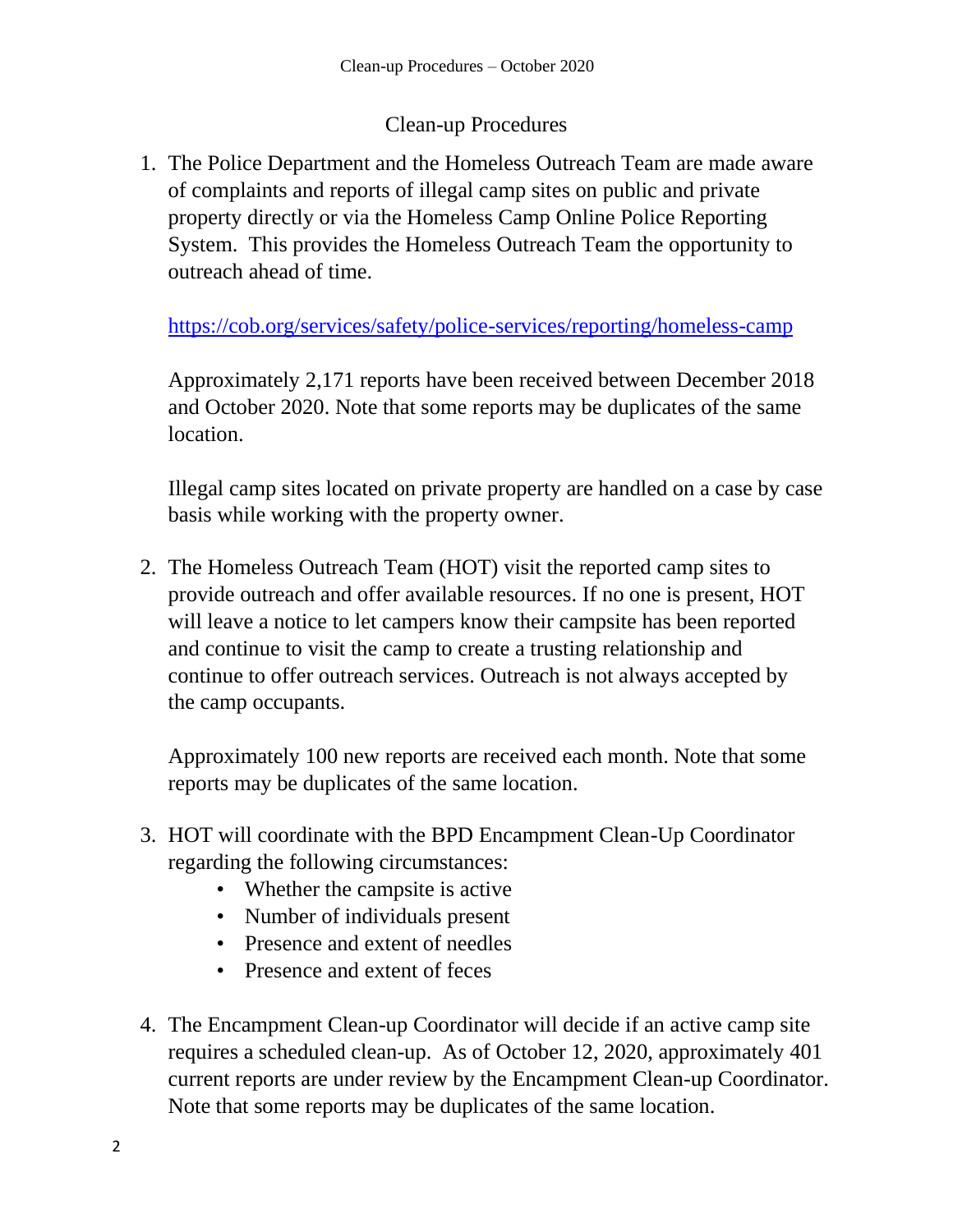5. The active camp site clean-up list is prioritized by the Encampment Cleanup Coordinator based on each camp site's overall impact to its location. The criteria for this triage includes potential health, environmental, operational and safety impacts and hazards. This prioritization is ongoing and often changing based on the current state of the individual camp sites.

See Encampment Clean-up Criteria on page 8.

6. Based on the prioritization outlined in #5 above, a camp site clean-up list is compiled by the Encampment Clean-up Coordinator and scheduled with a City contracted clean-up crew, generally for the next week.

See Tag Notices on page 13.

- 7. City Park locations and City rights-of-way are also frequently scheduled for clean-up and included on the camp site clean-up list. A 24-hour notice to vacate will be issued at these locations. Exigent circumstance would be an exception to this notification period.
- 8. A Clean-up Packet including maps, specific site details and instructions is created for the scheduled locations. This packet is created by the Encampment Clean-up Coordinator for use by the clean-up crew and officers assisting in the clean-up process. The packet is specific to the scheduled date and locations to be addressed on that clean-up day.

See Clean-up Packet on page 12.

9. A camp clean-up security overtime detail is posted at the PoliceDepartment for the scheduled clean-up dates. Typically, two officers are hired to perform the detail through the Patrol Division's overtime budget.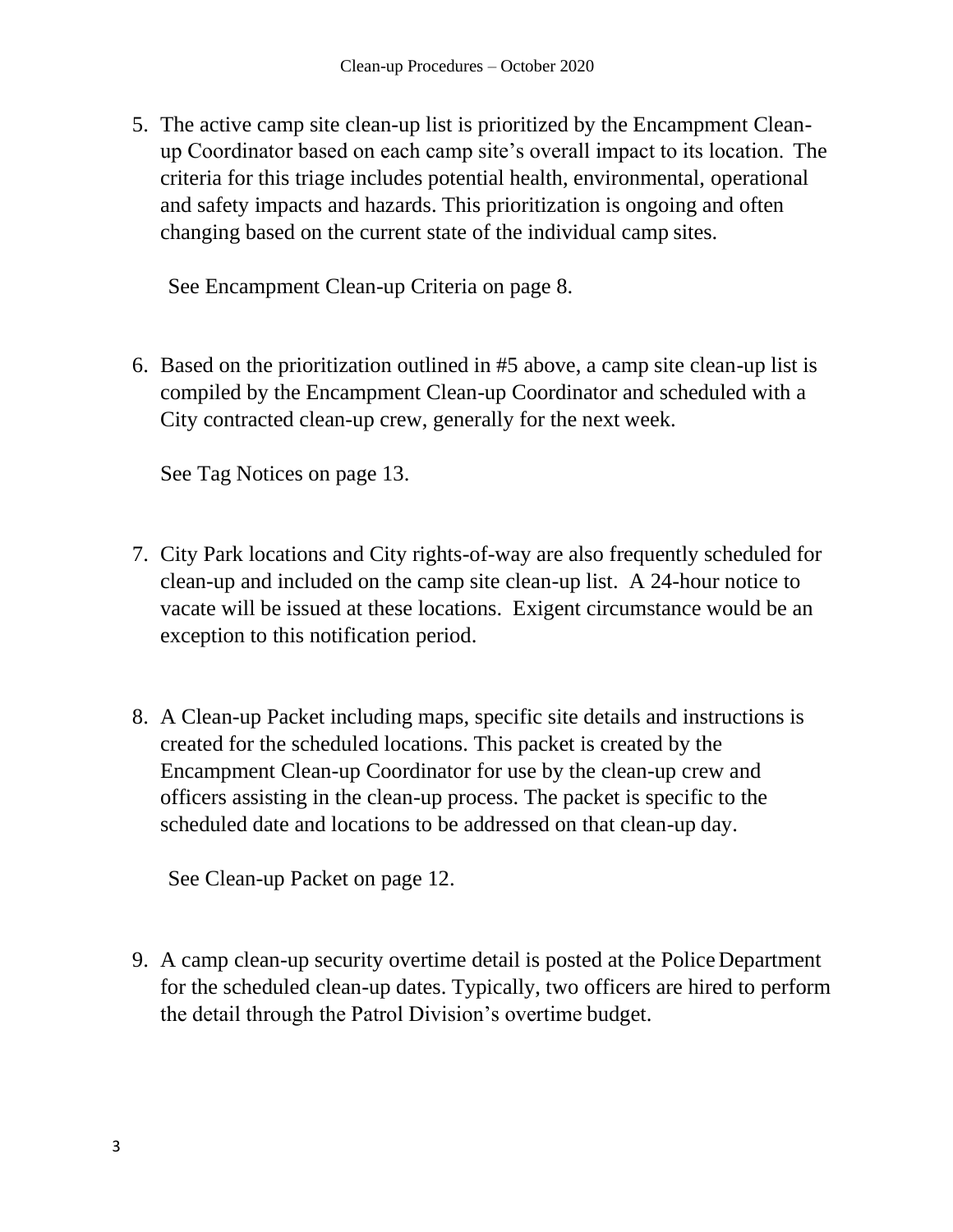10. The officers' primary function is that of security for the clean-up crew. The Patrol Division does not conduct camp clean-ups. All camp clean-up activity is planned, scheduled, and overseen by the Encampment Clean-up Coordinator and is a function of the Outreach Division.

The officers and clean-up crew are provided with the Clean-up Packet and are briefed on the scheduled locations at the beginning of their detail. The Encampment Clean-up Coordinator is available throughout the detail for any needed clarification regarding the site locations.

11. Prior to the scheduled clean-up day, the Encampment Clean-up Coordinator will inform members of HOT which camp sites are to be prioritized for outreach services. HOT will attempt, as time allows, to connect camp occupants with services and leave a camp notice in the event no one is present. HOT will continue to offer outreach to the camp occupants.

See Initial Contact by HOT on page 2, steps 2 - 3.

See Tagging Information on page 5, step 15.

See Tag Notices on page 13.

- 12. Prior to any clean-up action taken by the clean-up crew, the Encampment Clean-up Coordinator will assess the current state of the scheduled cleanup sites. The camp sites will then be addressed accordingly, based on the Encampment Clean-up Coordinator's assessment and recommendations.
- 13. Officers and clean-up crew will travel separately to the scheduled clean-up sites. The officers will provide site security and vacate any occupants at those sites. If necessary, the officers may be required to issue trespass warnings or address any other problems that may occur. Once vacated and the area determined to be secure, the crew will begin the clean-up process. The clean-up crews are not to have contact with the camp occupants.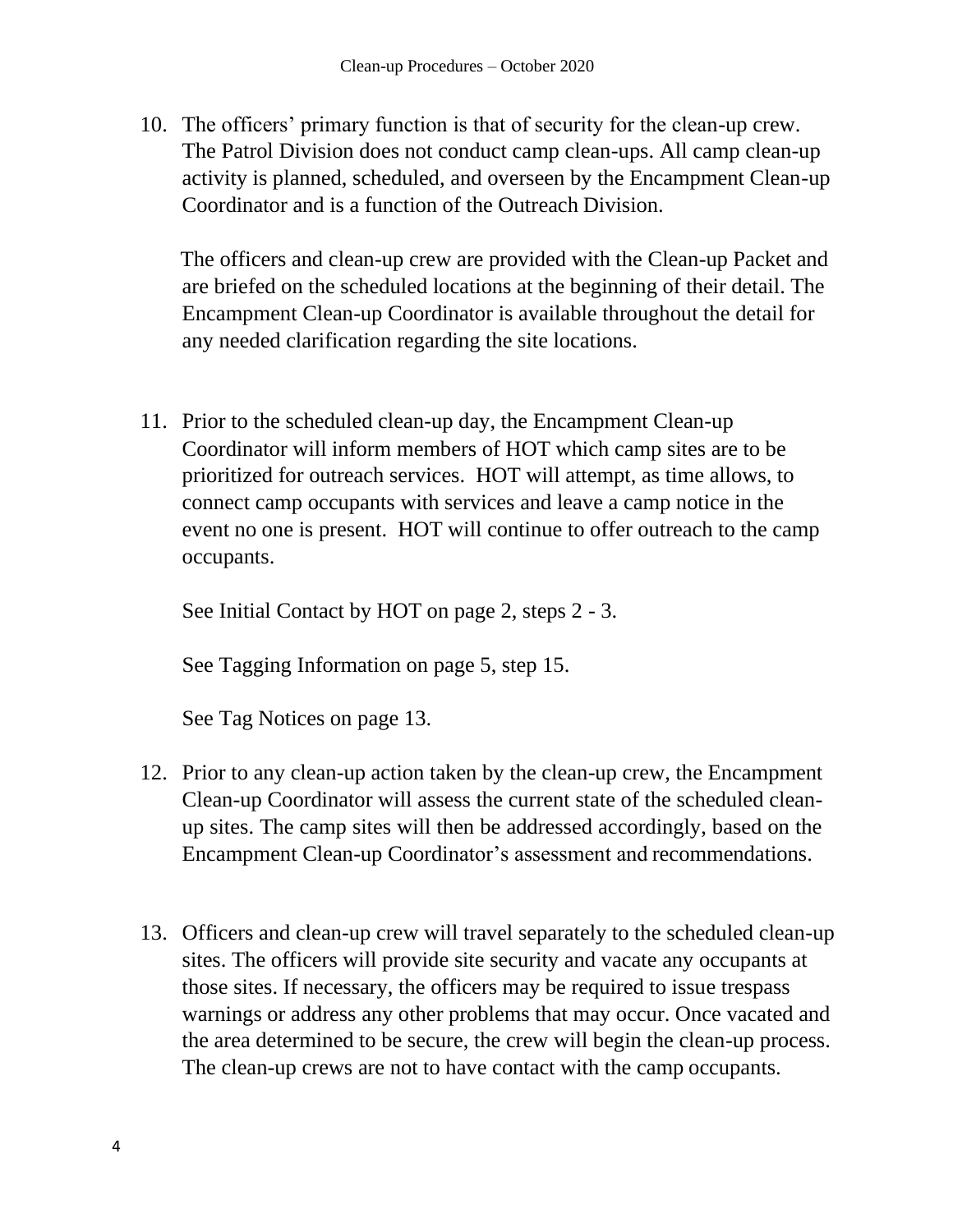14. Guidelines and criteria exist to determine if any property is to be saved at a clean-up site. For example, personal property or items arranged in a manner that would suggest ownership, are collected and impounded. The impounded property is then brought to the Police Department where it is stored for safe keeping for 60 days. The Encampment Clean-up coordinator manages the retention of this saved property. The guidelines and criteria for property retention were developed through the City legal department. The Encampment Clean-up Coordinator also works with individuals to attempt to locate property that they believe may have been collected from a camp site.

See Guidelines for Retained Property on page 11.

15. During the scheduled clean-up detail, officers will also visit illegal camp sites identified by the Encampment Clean-up Coordinator for tagging notification. A tag is affixed to a tent or to identifiable property. Once tagged, the occupants of the camp sites are typically given a five-day period to collect their belongings and vacate the site. The period is provided to give camp occupants the opportunity to comply with the notification and voluntarily vacate the area. Notification cards are used to physically tag the sites with green tags for City Park property and orange tags for City streets, bridges, sidewalks and City rights-of-way. The tags show the date of the scheduled clean-up of that location. These sites are then scheduled for clean-up, usually to occur the following week. HOT is notified about each site tagged and the scheduled date for clean-up. From time to time, situations arise where an extension or special accommodations are given. These exceptions are at the discretion of the Encampment Clean-up Coordinator and are often a result of HOT's advocacy for the identified campers. HOT will continue to engage occupants and offer services.

See Tag Notices on page 13.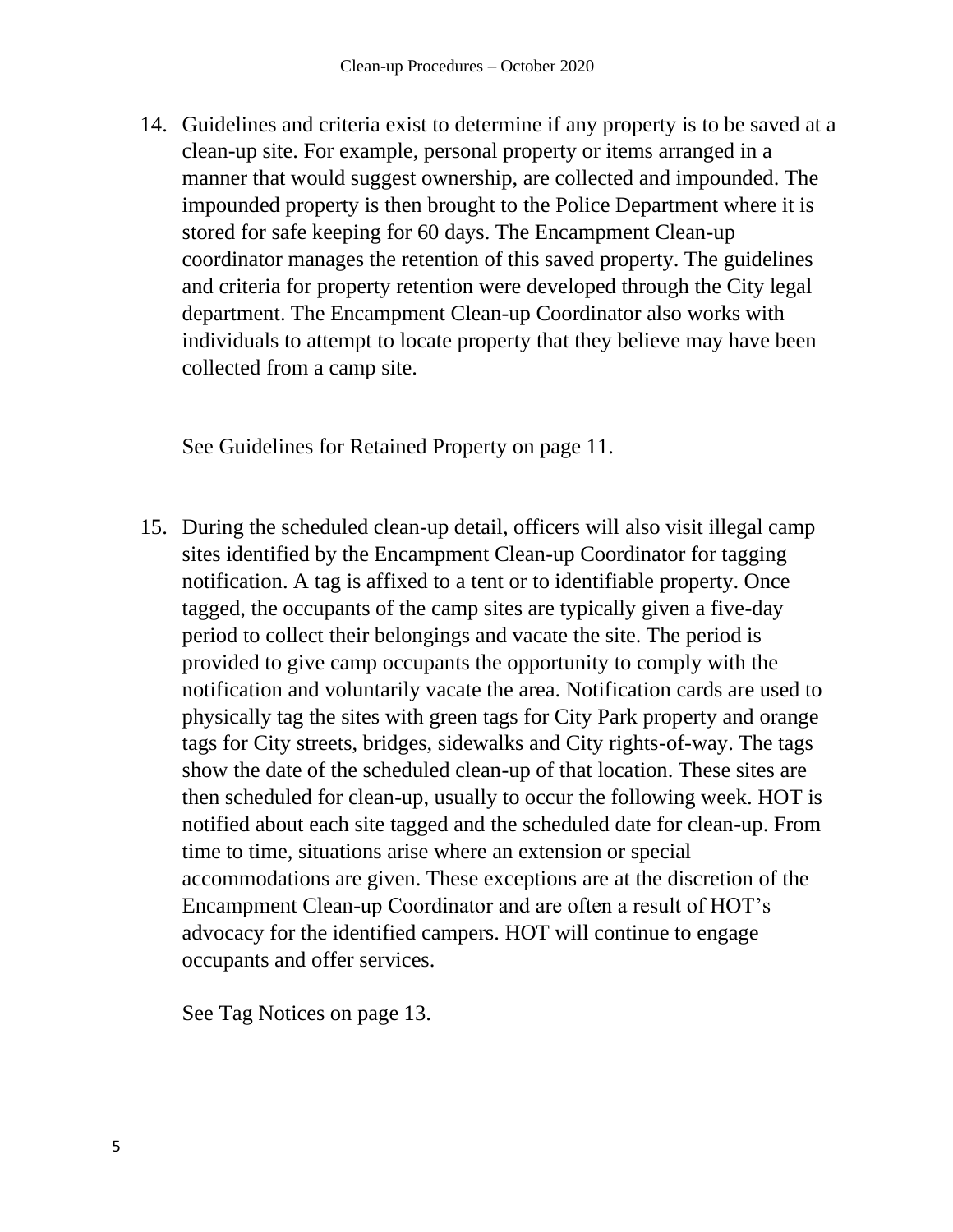- 16. Once a camp site is tagged and the notification period passes, the site is subject to clean-up at any time. The clean-up would occur during a future scheduled clean-up day when the City contracted clean-up crew is out cleaning sites. Efforts are made to set clear, consistent expectations and standards with notification to occupants about scheduled clean-up of the illegal sites.
- 17. City Park property and City rights-of-way can also be tagged. At these locations, a 24-hour notice to vacate will be given. Notification may not always be possible based on exigent conditions, impact, and safety. Some of these locations may be regularly scheduled for clean-up each week due to repeat violations, continued occupancy and impact to the area. This is done to set clear and consistent expectations for these locations. In some instances, property may be moved off the rights-of-way and not collected or removed.

See Tag Notices on page 13.

- 18. Once each scheduled clean-up day is complete, the Encampment Clean-up Coordinator will notify HOT of additional camp occupants in need of services for the following week. HOT will visit the camps to engage occupants and offer services. At some locations, clean-up may take longer than expected and additional days may need to be scheduled to complete the clean-up process. In these cases, the camp site is once again scheduled for clean-up the next week, if possible. The remaining camp sites that have not been scheduled for clean-up will go back on the list of active camp sites.
- 19. At the end of each clean-up day, the retained property is impounded at the Police Department by either the clean-up security officer on the detail that day or the Encampment Clean-up Coordinator. The Encampment Cleanup Coordinator is available to meet with individuals who seek to reclaim property impounded as a result of a site clean-up.

See Guidelines for Retained Property on page 11.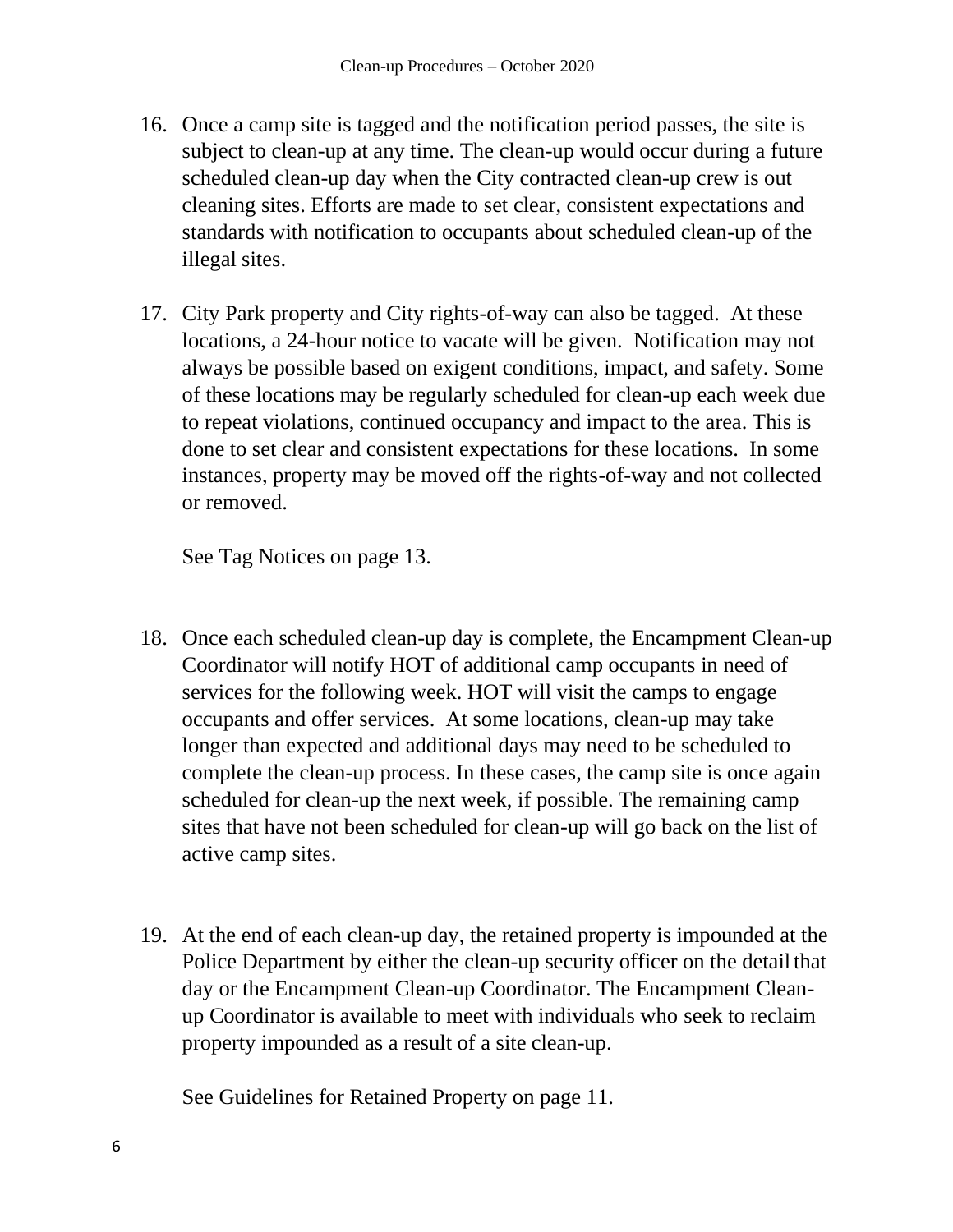- 20. The Encampment Clean-up Coordinator will continue to notify HOT of active camp sites that are in need of outreach services. Once a new camp site clean-up list has been prioritized, a new Clean-up Packet is prepared for the next scheduled clean-up day.
- 21. Each week, the camp clean-up process is repeated and adjusted as needed. These clean-up procedures can also be adjusted and modified. Any changes to these clean-up procedures are at the discretion of the Encampment Clean-up Coordinator. Breaks in the clean-up schedule do occur at times. These breaks may be the result of the Encampment Cleanup Coordinator's schedule, clean-up crew availability, officer availability, or emergency conditions which may limit the clean-ups.
- 22. All camp site clean-up activity is prioritized and scheduled. Indiscriminate sweeps of camp sites are not conducted.
- 23. The above listed procedures are subject to change based on changing conditions, legal rulings, and best practices.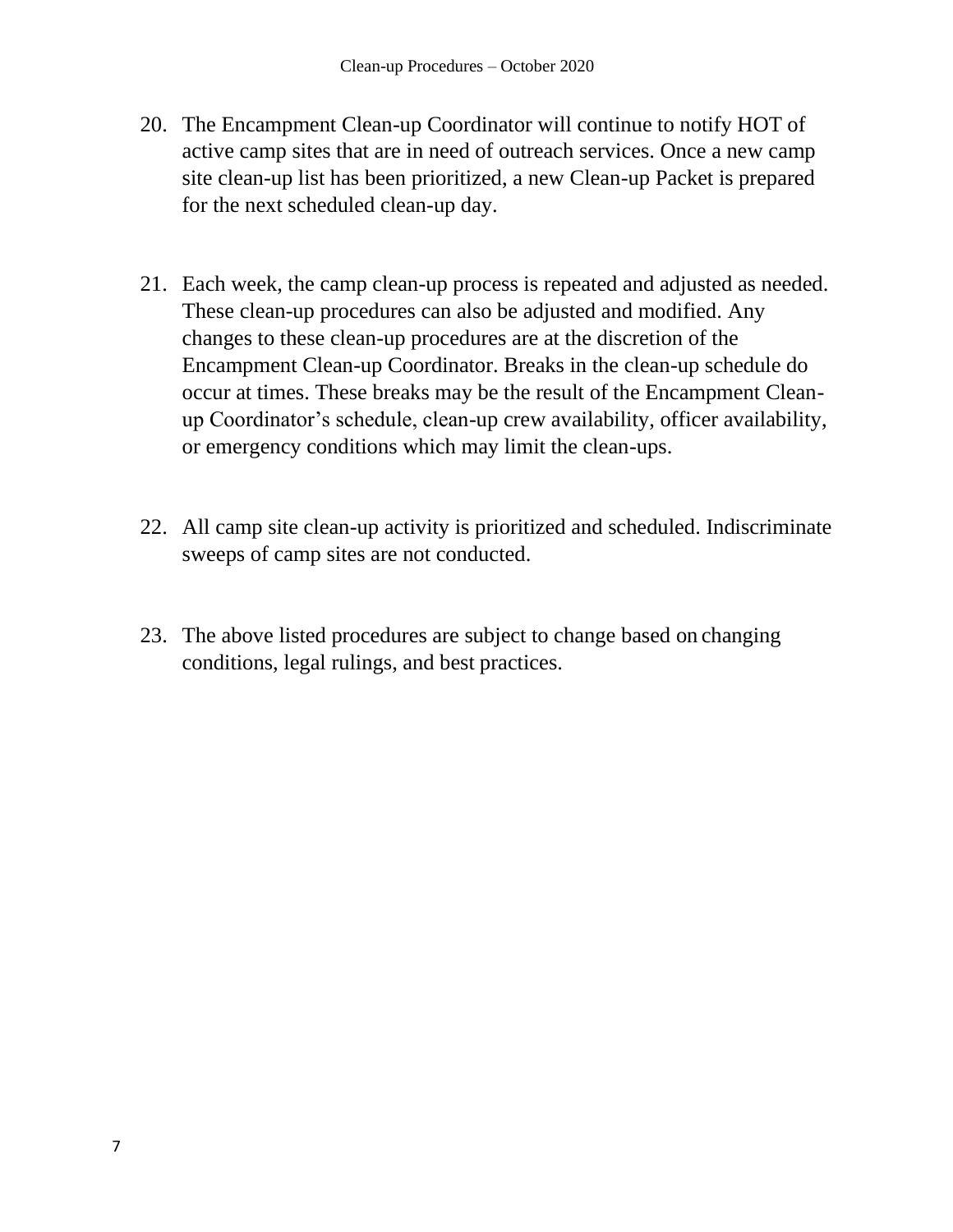#### Encampment Clean-up Criteria

All camp sites scheduled for clean-up are located in an unauthorized location or otherwise in violation of the Bellingham Municipal Code or the Revised Code of Washington. Furthermore, camp sites scheduled for clean-up have been identified through direct reports and complaints filed through the City of Bellingham Camp Reporting Process and Mapping System.

Prioritization of the camp clean-up schedule is established based on the totality of the circumstances and overall impact, condition, and hazard level at each illegal camp site location.

Examples included, but are not limited to:

Health impacts and hazards:

- Hypodermic needles
- Rats and other vermin
- Human waste and bodily fluids
- Accumulation of garbage and rotting items
- Large number of individuals living in close proximity with no sanitary precautions or public health measures in place

Environmental impacts and hazards:

- Damage to sensitive areas such as waterways, wetlands, and vegetation
- Areas where trees have been cut down and wildlife areas disturbed
- Erosion
- Dumping and unsafe storage of chemicals and propane tanks
- Human waste and other fluids leaking or dumped into waterways, soil, or drains
- **Fires**

Safety impacts and hazards:

- Criminal activity such as assaults, domestic violence, sexual assaults, illegal drug activity, overdoses, illegal alcohol use, stolen property and malicious mischief
- Proximity to schools and daycare facilities
- Fire hazards near or inside buildings, residences, apartment complexes, bridges, overpasses, retaining walls and flammable storage areas

Operational impacts and hazards:

- Disruptions or interference of operations at public workplaces
- Safety concerns due to actions or proximity of operations
- Secure access to residents and employees to public buildings
- Providing safety for public construction projects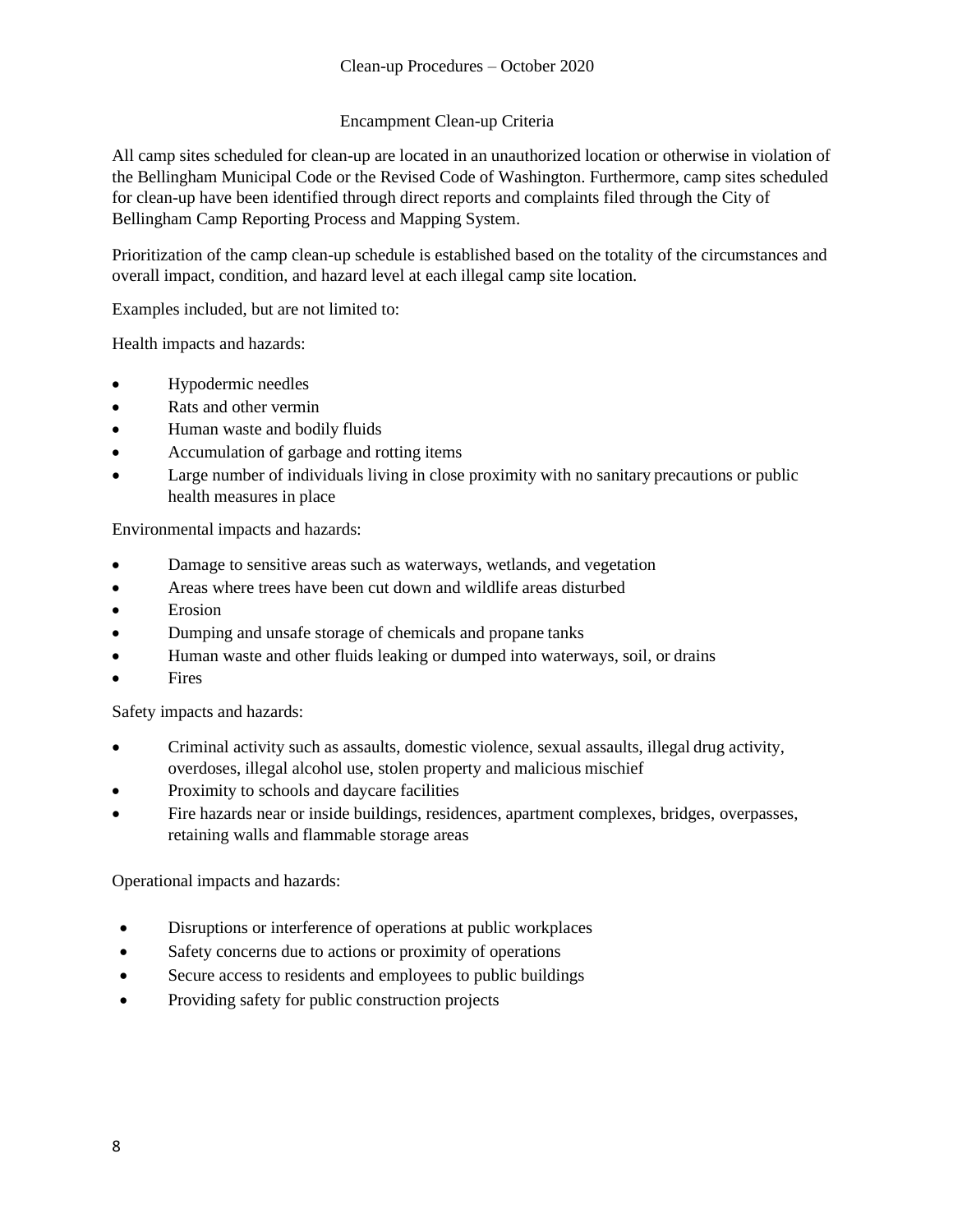## Operations During COVID

Camp site clean-up operations were temporarily suspended as the COVID-19 precautions increased in our community. After approximately six weeks with no scheduled clean-ups, the number and size of reported illegal camp sites increased significantly. The presence of hazardous criteria listed above (see page 8) appeared to be growing exponentially within our community. Observations included, but were not limited to, increased rat activity, human feces, foul odors, encroachment onto City rights-of-way, and structures and shelters being constructed under bridges and roadways. The locations of many of these structures created immediate fire and safety risks to nearby residences and apartment complexes as reported directly from the City of Bellingham Fire Marshal's Office.

Due to the growing unsafe and dangerous camp site conditions in the community, camp clean-ups resumed with some modification. The criteria for a camp clean-up have been temporarily shifted from a primary focus on the illegality of the camp site, to the totality of the impacts and hazards present at the camp site. Prioritization is now primarily based on the overall impact and level of hazard present at the location. The camp sites determined to be the most hazardous are prioritized and addressed first. Lesser impactful illegal camp sites are allowed to remain based on the totality of the circumstances and are not scheduled for cleanup. Outreach continues to be offered. The Encampment Clean-up Coordinator is responsible for determining the degree of hazard/impact and prioritizing the camp site clean-up locations.

## Operations When Shelters Reach Capacity

The City's clean-up practices will be further modified during time periods when the shelter capacity is full or nearly full. When there is no shelter capacity, a potential camp clean-up will occur only when:

- a. The health, environmental, safety, and/or operational impacts are clearly established; and
- b. Bellingham Police Department and the City Attorney's Office jointly confirm that the applicable legal standards permit the clean-up to proceed.

By following this additional step when there is no immediate shelter capacity, the City will be able to show that it is enforcing against encampments only in certain locations, at certain times, and under certain compelling circumstances.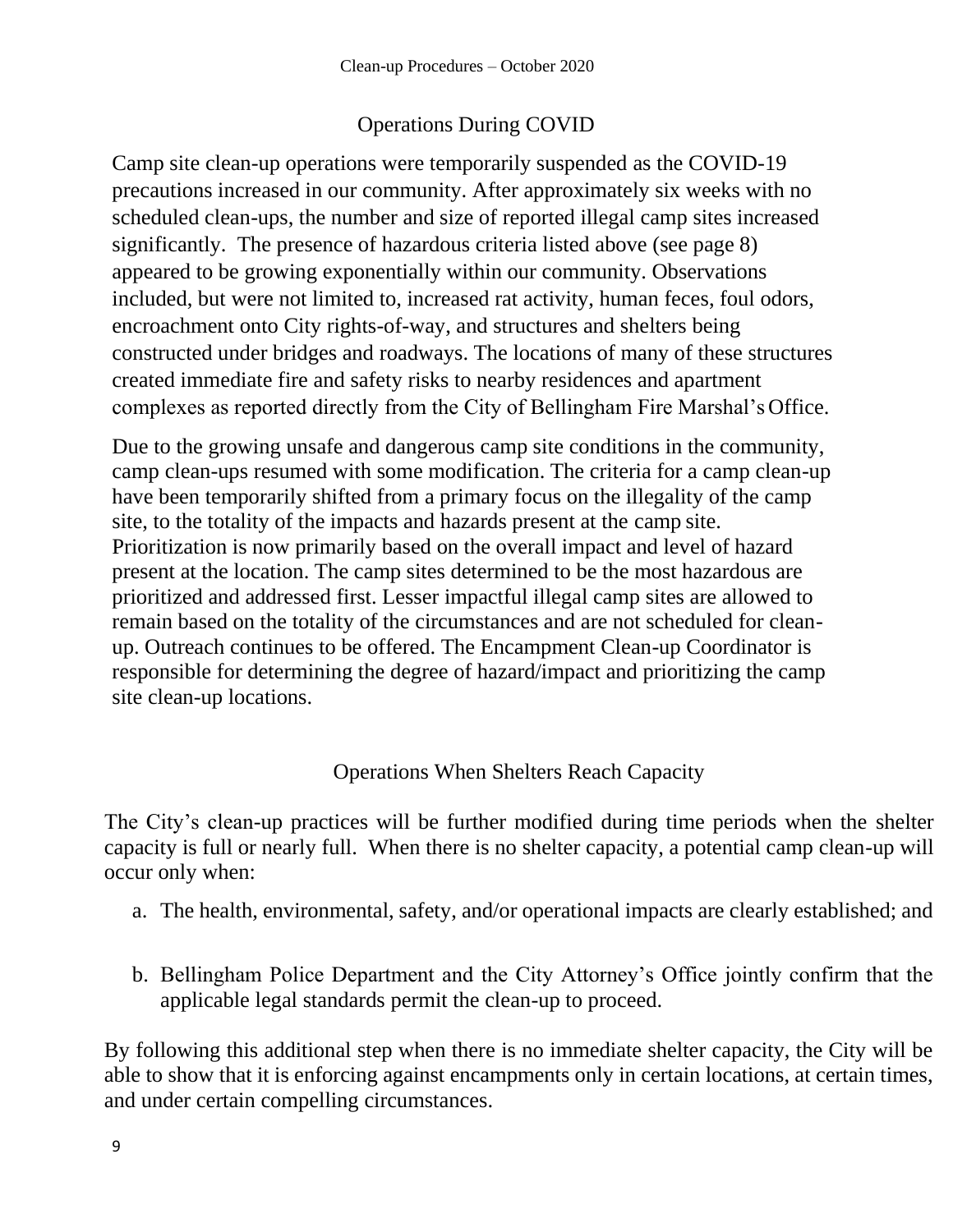## Sweeps vs. Clean-ups

<span id="page-10-0"></span>Sweeps – The Bellingham Police Department does not conduct sweeps of homeless camp sites. A sweep is an indiscriminate disbanding of homeless encampments. This includes the removal of homeless individuals and the destruction of their personal property without any notification or outreach services.

Clean-ups – Bellingham Police Department Encampment Clean-up Coordinator determines if an active camp site requires a scheduled clean-up according to the guidelines and criteria described in these procedures. A clean-up is a prioritized complaint driven intervention with illegal camp sites to asses health, environmental, and safety concerns; offer outreach services related to housing, behavioral health, and drug addiction; provide a notice to vacate the premises; and then clean the camp site to redress identified health, environmental, and safety impacts and hazards. Efforts are made to identify personal property and valuables to be collected and retained at the Police Department for possible retrieval.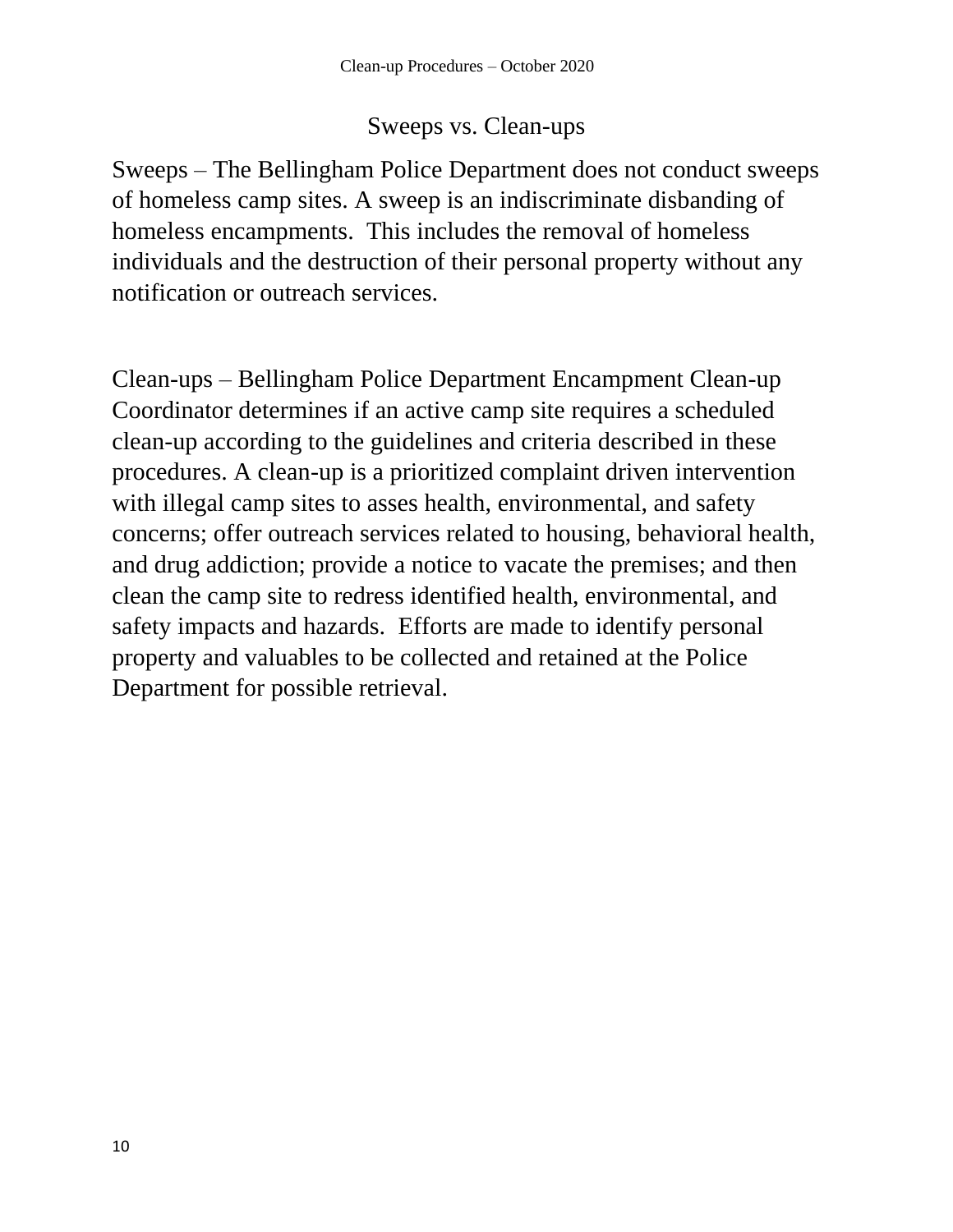## Guidelines for Retained Property

Items must be easily identifiable and in plain view.

Unless an item is trash or poses an immediate threat to public health or safety it should be gathered for storage as potential personal property.

Items that are arranged in a manner that suggests ownership should be gathered for storage. Examples would be items that are neatly folded or stacked, stored off the ground, hung or clearly on display, or packed in a bag or box.

If there is any uncertainty regarding whether an item should be thrown away of kept, it should be kept.

The following items are examples of personal property. These items must be collected and transported to the Bellingham Police Department for storage (unless the condition of the item poses an immediate threat to public health or safety as outlined below):

- Wallets, Purses
- Money, Checks, Credit Cards
- Identification
- Personal Papers, Medical Records
- Jewelry, Watches
- Weapons
- Bicycles (whole bicycles, not parts)

Items that are trash or pose an immediate threat to the public health or safety will not be collected.

The following are examples of conditions that pose an immediate threat to public health or safety and will cause an item, including personal property, to be immediately disposed of:

- Wet to the point of saturation
- Infested with bacteria from human or animal excrement or urine
- Mold, larvae, droppings, etc.
- Maggots, other insects, rodents, other vermin, etc.

The City contracted clean-up crew has reasonable discretion to determine what items are discarded based on these outlined criteria.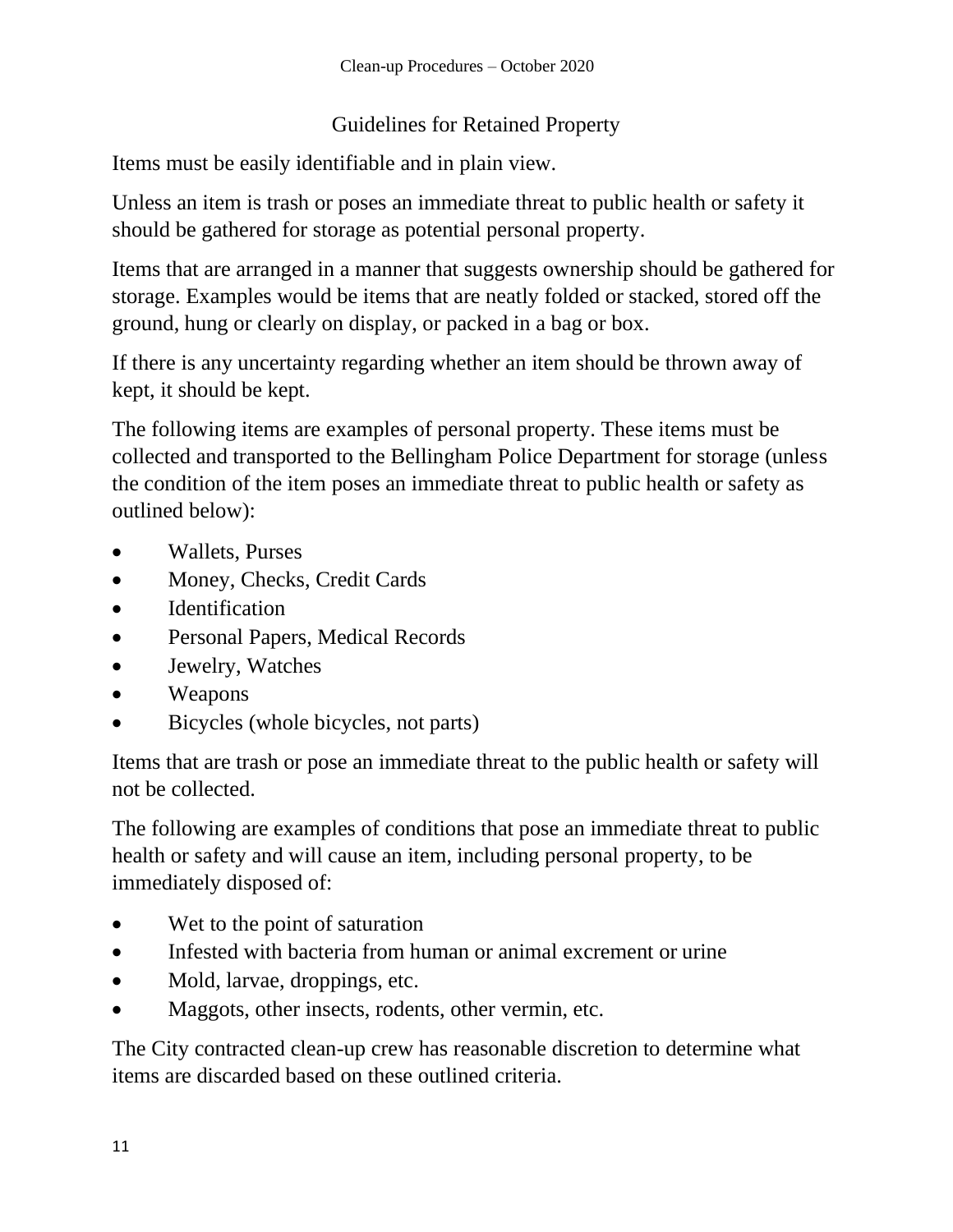## Clean-up Packet

The Clean-up Packet is specific to the scheduled date and locations to be addressed on that clean-up day. A new packet is created each week. This internal Bellingham Police Department document is an informal guide meant to assist the officers through the clean-up day. The information within the packet is developed by the Encampment Clean-up Coordinator to assist the officers who may be unaware of the clean-up activities and do not know the prioritized clean-up schedule, history and prior activity related to the assigned clean-up sites. The packet includes maps, possible occupant information and notes which could be helpful. The scheduled site locations in the packet are prioritized and may not all be addressed during the clean-up day. At some locations, clean-up may take longer than expected while other locations may not take as long.

The packet was developed to create consistency and document clean-up activities. The officers and clean-up crew are briefed at the beginning of the clean-up day. Officers will draw a case number for each site and the activity at the site is documented. The officers wear body worn cameras while conducting the clean-up activity. During the clean-up day, the Encampment Clean-up Coordinator is available to provide any clarification or recommendations.

The Clean-up Packet is an ever-evolving document. Changes in procedure and modification to the packet content can occur at the discretion of the Encampment Clean-up Coordinator.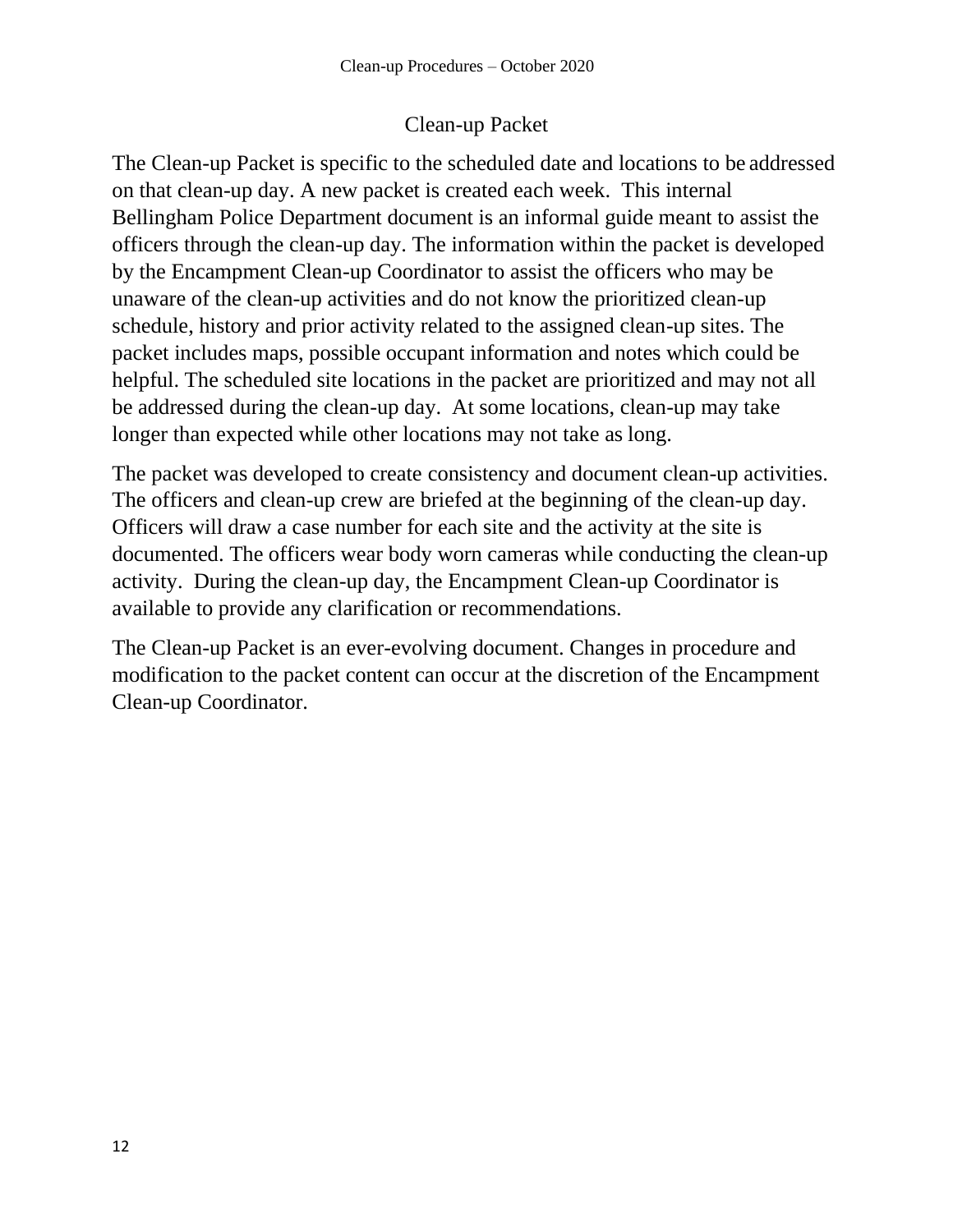## Tag Notices

#### GREEN CITY PARKS OWNED PROPERTY **NOTICE OF CLEAN-UP AND ORDER TO VACATE PARK OR OPEN SPACE**

Overnight camping & littering is prohibited per BMC 8.04.080 and BMC 8.04.100. **Remove yourself and your belongings from this property by the date below.** "This property" means [\_ \_]. On the below date, the City will be conducting a clean-up of this property. Remaining on this property could subject you to being arrested for trespassing per RCW 9A.52.080. Littering could subject you to a civil infraction and a \$250.00 fine.

As part of the clean-up, the City will remove all remaining litter, garbage, refuse, waste, and personal property. Litter, garbage, refuse, and waste left at the site will be discarded. Personal property that poses a health or personal safety risk will also be discarded. All other personal property left behind and collected by the City will be stored by the City at no cost for 60 days. **Personal property collected by the City can be reclaimed by contacting the City at 360-778- 8850. Personal property not reclaimed within 60 days will be disposed of in accordance with RCW 63.32.**

Remove yourself and your personal property by:

**@ .**

City of Bellingham Contact Number

360-778-8850

### ORANGE CITY STREETS, BRIDGES, SIDEWALKS, CITY RIGHTS-OF WAY

#### **NOTICE OF CLEAN-UP AND ORDER TO VACATE CITY PROPERTY**

Your presence on this property is not authorized. "This property" means  $\boxed{\phantom{a}}$ . Further, littering is prohibited under the Bellingham Municipal Code. **Remove yourself and your belongings from this property by the date below**. On the below date, the City will be conducting a cleanup of this property. Remaining on this property could subject you to being arrested for trespassing per RCW 9A.52.080. Littering could subject you to a civil infraction and a \$250.00 fine.

As part of the clean-up, the City will remove all remaining litter, garbage, refuse, waste and personal property. Litter, garbage, refuse, and waste left at the site will be discarded. Personal property that poses a health or personal safety risk will also be discarded. All other personal property left behind and collected by the City will be stored by the City at no cost for 60 days. **Personal property collected by the City can be reclaimed by contacting the City at 360-778- 8850. Personal property not reclaimed within 60 days will be disposed of in accordance with RCW 63.32.**

Remove yourself and your personal property by:

**@ .**

City of Bellingham Contact Number 360-778-8850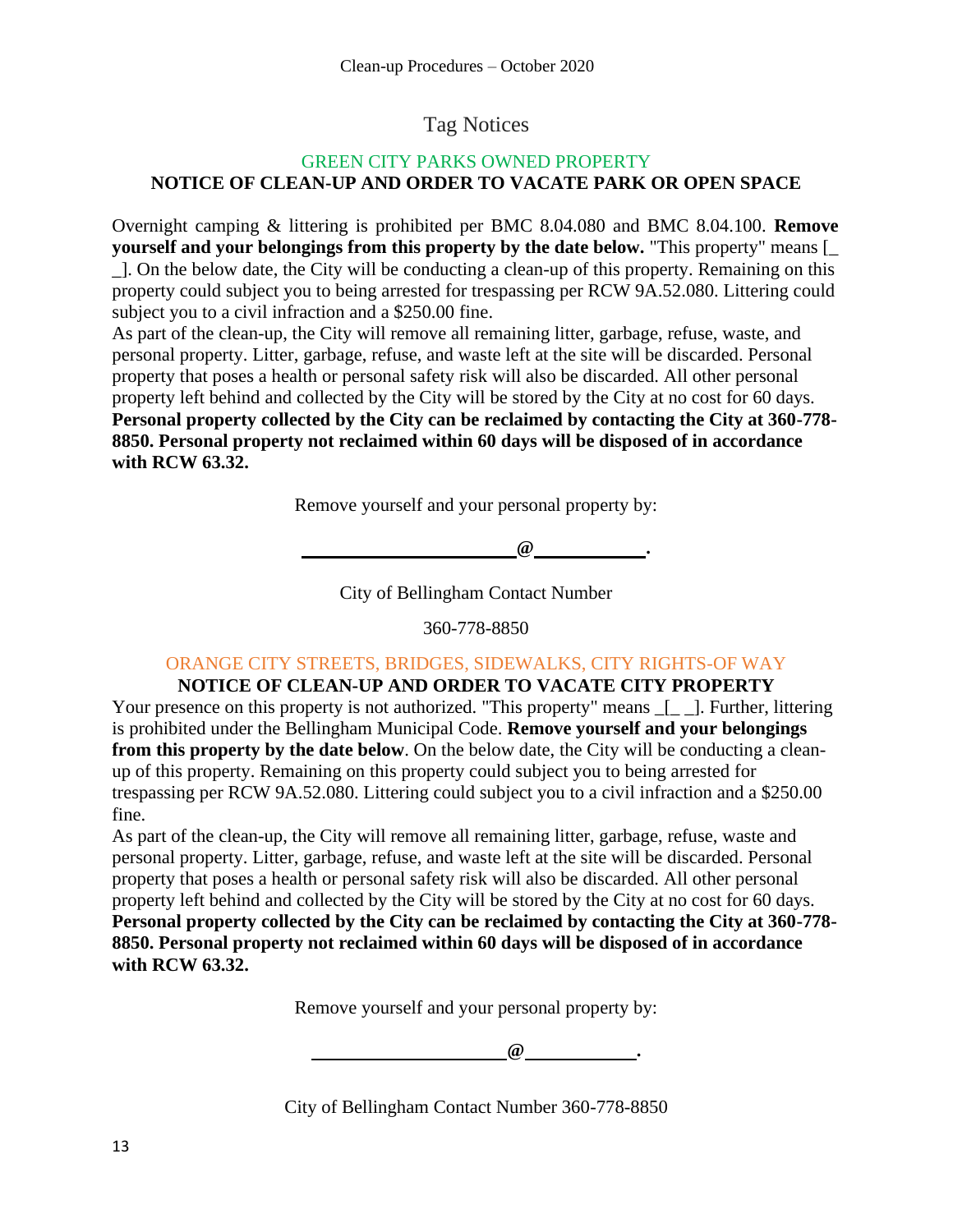## Applicable Codes for Camp Clean-ups

#### <https://bellingham.municipal.codes/BMC/8.04.070>

#### **8.04.070 Restrictions on animals in parks**

A. Dogs and other domestic animals are not allowed within those areas of city parks designated in Bellingham Policies and Procedures Manual PAR 03.01.20.

[https://bellingham.municipal.codes/BMC/8.04.080](https://gcc02.safelinks.protection.outlook.com/?url=https%3A%2F%2Fbellingham.municipal.codes%2FBMC%2F8.04.080&data=02%7C01%7Cjleighton%40cob.org%7Cc3167f1d92644fca691e08d858d96951%7Cd438603ec0cb4a1286e40001e1d225b9%7C0%7C0%7C637357038082894636&sdata=mhLsEFS0w88HUmqsr80XIZrNlQDGbT2EBzjXV8tmRtA%3D&reserved=0)

#### **8.04.080 Overnight camping**

A. Overnight camping is prohibited on park property except by written permission of the director of parks and recreation.

B. A violation of this section is a civil infraction. [Ord. 10612 § 2, 1995][.](https://gcc02.safelinks.protection.outlook.com/?url=https%3A%2F%2Fbellingham.municipal.codes%2FBMC%2F8.04.090&data=02%7C01%7Cjleighton%40cob.org%7Cc3167f1d92644fca691e08d858d96951%7Cd438603ec0cb4a1286e40001e1d225b9%7C0%7C0%7C637357038082904595&sdata=SzFdjy8sb9M7vPTYsSeIbfrSn6m3doymjciOq5NRuTU%3D&reserved=0)

[https://bellingham.municipal.codes/BMC/8.04.090](https://gcc02.safelinks.protection.outlook.com/?url=https%3A%2F%2Fbellingham.municipal.codes%2FBMC%2F8.04.090&data=02%7C01%7Cjleighton%40cob.org%7Cc3167f1d92644fca691e08d858d96951%7Cd438603ec0cb4a1286e40001e1d225b9%7C0%7C0%7C637357038082904595&sdata=SzFdjy8sb9M7vPTYsSeIbfrSn6m3doymjciOq5NRuTU%3D&reserved=0)

#### **8.04.090 Campfires**

A. Campfires are prohibited on park property except by written permission of the director of parks and recreation[.](https://gcc02.safelinks.protection.outlook.com/?url=https%3A%2F%2Fbellingham.municipal.codes%2FBMC%2F8.04.100&data=02%7C01%7Cjleighton%40cob.org%7Cc3167f1d92644fca691e08d858d96951%7Cd438603ec0cb4a1286e40001e1d225b9%7C0%7C0%7C637357038082904595&sdata=Wd8DpH5OclAHdJQ8O0jCjvEzTCTh%2FsS5lxCB3WUjYTc%3D&reserved=0)

[https://bellingham.municipal.codes/BMC/8.04.100](https://gcc02.safelinks.protection.outlook.com/?url=https%3A%2F%2Fbellingham.municipal.codes%2FBMC%2F8.04.100&data=02%7C01%7Cjleighton%40cob.org%7Cc3167f1d92644fca691e08d858d96951%7Cd438603ec0cb4a1286e40001e1d225b9%7C0%7C0%7C637357038082904595&sdata=Wd8DpH5OclAHdJQ8O0jCjvEzTCTh%2FsS5lxCB3WUjYTc%3D&reserved=0)

#### **8.04.100 Litter in parks**

A. No person shall throw or deposit litter on any park property, except in public receptacles and in such a manner that the litter will be prevented from being carried or deposited by the elements upon any part of the park, or upon any street or other public place. Where public receptacles are not provided, all litter shall be carried away and properly disposed of.

[https://bellingham.municipal.codes/BMC/10.24.040](https://gcc02.safelinks.protection.outlook.com/?url=https%3A%2F%2Fbellingham.municipal.codes%2FBMC%2F10.24.040&data=02%7C01%7Cjleighton%40cob.org%7Cc3167f1d92644fca691e08d858d96951%7Cd438603ec0cb4a1286e40001e1d225b9%7C0%7C0%7C637357038082914562&sdata=uoe2Ucam7U8Xsjo0qIAdr3WgZj2faGuftHujNmPW%2Fp8%3D&reserved=0)

#### **10.24.040 Pedestrian interference.**

- A. A person is guilty of pedestrian interference if, in a public place, he or she intentionally:
- 1. Obstructs pedestrian traffic; or
- 2. Aggressively begs.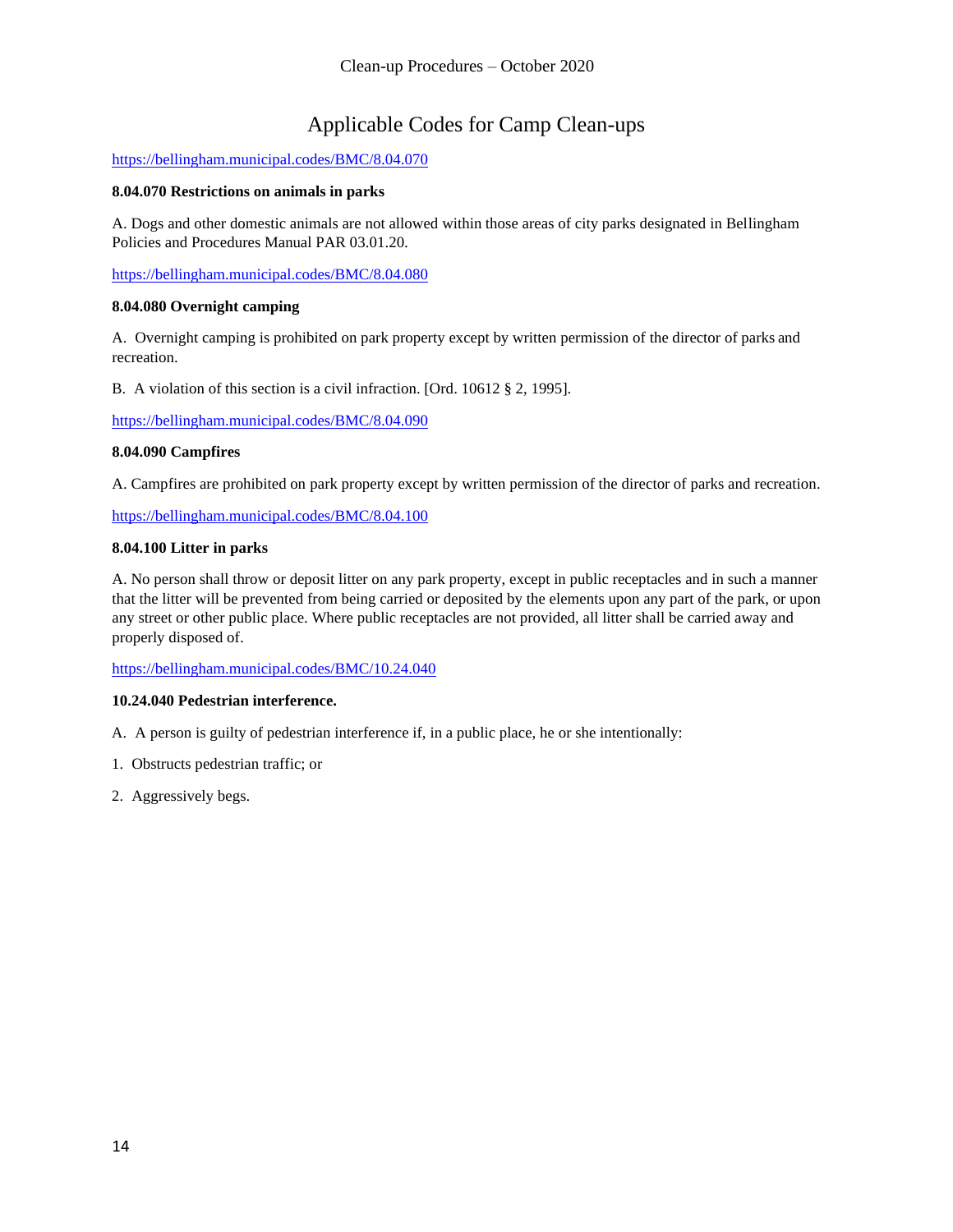#### [https://bellingham.municipal.codes/BMC/10.24.070](https://gcc02.safelinks.protection.outlook.com/?url=https%3A%2F%2Fbellingham.municipal.codes%2FBMC%2F10.24.070&data=02%7C01%7Cjleighton%40cob.org%7Cc3167f1d92644fca691e08d858d96951%7Cd438603ec0cb4a1286e40001e1d225b9%7C0%7C0%7C637357038082914562&sdata=5g5J3IgudyYgYzPQpAhnAr0tUHwnrJH%2FgFY2qZrFvEI%3D&reserved=0)

#### **10.24.070 Sitting or lying on public sidewalks prohibited.**

A. *Prohibition.* No person shall sit or lie down upon a public sidewalk, or upon a blanket, chair, stool, bollard, planter, fountain, railing or any other object placed upon a public sidewalk, during the hours between 7:00 a.m. and 9:00 p.m. in the following zones:

1. Central Business District ("CBD"). The central business district, for the purposes of this section, is the area bounded by the streets hereafter named, including said streets and their abutting sidewalks: on the east bounded by State Street from Whatcom Creek to Maple Street, on the south Maple Street from State Street to Cornwall Street to the intersection of Chestnut and Bay Street, on the west from the intersection of Chestnut and Bay Street to Champion Street, on the southwest from Champion Street to the intersection of Cornwall and York Street, on the north from the intersection of Cornwall and York Street to Railroad and up to Whatcom Creek between Railroad and State Street.

2. The Fairhaven Business District ("FBD"). The Fairhaven business district, for the purposes of this section, shall be defined by the area bounded by the streets hereafter named, including said streets and their abutting sidewalks: the area bounded by Mill Avenue on the north from 10th Street to 13th Street to Larrabee Avenue on the east, Larrabee Avenue on the south from 13th Street to 10th Street from Larrabee to Mill Avenue on the west. In addition, the prohibited area in the Fairhaven business district shall include 12th Street from Larrabee to Cowgill and Harris Avenue from 10th Street to 4th Street.

B. *Exceptions*. The prohibitions in subsection  $(A)$  of this section shall not apply to any person:

1. Sitting or lying down on a sidewalk due to a medical emergency.

2. Who, as the result of a disability, utilizes a wheelchair, walker, or similar device to move about the public sidewalk.

3. Operating or patronizing a commercial establishment conducted on the public sidewalk pursuant to a street use permit; or a person participating in or attending a parade, festival, performance, rally, demonstration, meeting, or similar event conducted on the public sidewalk pursuant to a street use or other applicable permit;

4. Sitting on a chair or bench located on the public sidewalk which is supplied by a public agency or by theabutting private property owner.

5. Sitting on a public sidewalk within a bus stop zone while waiting for public or private transportation.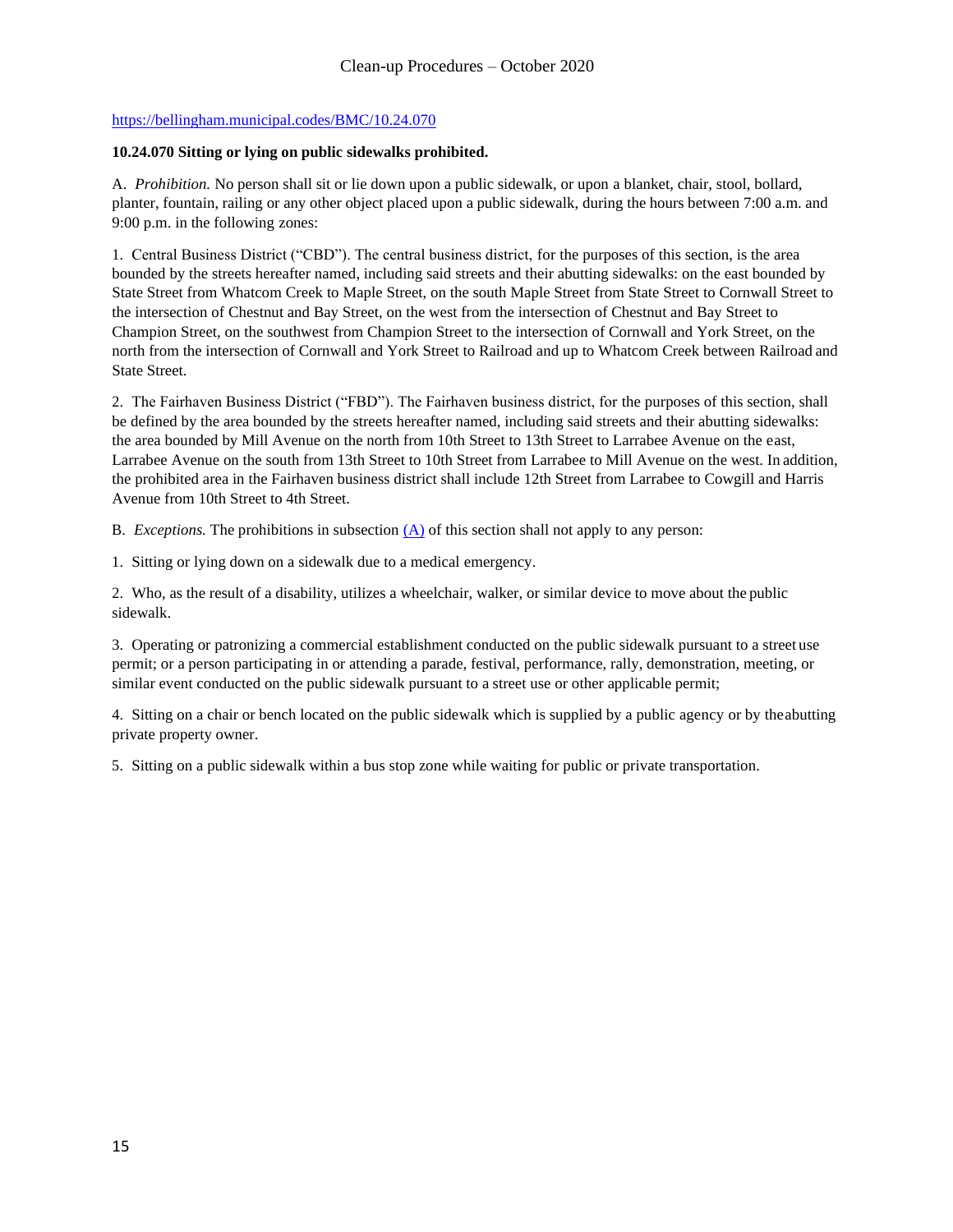#### [https://bellingham.municipal.codes/BMC/10.24.010](https://gcc02.safelinks.protection.outlook.com/?url=https%3A%2F%2Fbellingham.municipal.codes%2FBMC%2F10.24.010&data=02%7C01%7Cjleighton%40cob.org%7Cc3167f1d92644fca691e08d858d96951%7Cd438603ec0cb4a1286e40001e1d225b9%7C0%7C0%7C637357038082924520&sdata=Ak1Maq5SkLi%2Bgqr7WCe0JxpS%2BDQMFzWdsrzFw%2BUZLo8%3D&reserved=0)

#### **10.24.010 Disorderly conduct.**

A person is guilty of disorderly conduct if he:

A. Uses abusive language and thereby intentionally creates a risk of assault; or

B. Intentionally disrupts any lawful assembly or meeting of persons without lawful authority; or

C. Intentionally obstructs pedestrian or vehicular traffic without lawful authority; or

D. *Causes, provokes or engages in any fight or brawl.* Any conviction under this subsection may be designated a crime of "domestic violence" if facts relevant to such conviction comply with RCW [10.99.020\(](https://gcc02.safelinks.protection.outlook.com/?url=https%3A%2F%2Fbellingham.municipal.codes%2FWA%2FRCW%2F10.99.020&data=02%7C01%7Cjleighton%40cob.org%7Cc3167f1d92644fca691e08d858d96951%7Cd438603ec0cb4a1286e40001e1d225b9%7C0%7C0%7C637357038082924520&sdata=d7CALIg3RzW0b7KohDR%2FaOVj7IxIY4Ljqbwxwb3so94%3D&reserved=0)3) as adopted by BMC [10.14.005;](https://gcc02.safelinks.protection.outlook.com/?url=https%3A%2F%2Fbellingham.municipal.codes%2FBMC%2F10.14.005&data=02%7C01%7Cjleighton%40cob.org%7Cc3167f1d92644fca691e08d858d96951%7Cd438603ec0cb4a1286e40001e1d225b9%7C0%7C0%7C637357038082924520&sdata=%2BbhMdeuO8ilXa7lpX2Ylqi72ex8MAD3C9JsWVjbL4%2Bo%3D&reserved=0) or

E. Makes or causes to be made any loud or boisterous noise which unreasonably disturbs the peace, comfort and repose of others, or permits such public disturbance to be made at any residence or business under his charge or control. [Ord. 2004-04-027; Ord. 10179 § 1, 1991; Ord. 9219 § 1, 1983].

[https://bellingham.municipal.codes/BMC/10.28.020](https://gcc02.safelinks.protection.outlook.com/?url=https%3A%2F%2Fbellingham.municipal.codes%2FBMC%2F10.28.020&data=02%7C01%7Cjleighton%40cob.org%7Cc3167f1d92644fca691e08d858d96951%7Cd438603ec0cb4a1286e40001e1d225b9%7C0%7C0%7C637357038082934473&sdata=ZmzTh7GsgOl6R23pamd%2BbSQ%2FFsPD8GjwBWFTyn%2FQdrY%3D&reserved=0)

#### **10.28.020 Nuisances declared.**

B. The existence of any natural or manmade obstruction, such as, by way of example and not limitation, signs, billboards, fencing, buildings, improvements, or landscaping, which includes trees, shrubs, hedges, or foliage, unless by written consent or permit of the city, which is apt to destroy, impair, interfere or otherwise restrict the following:

1. Streets, sidewalks, sewers, utilities, or other public improvements;

2. Free use of, or access to, streets, sidewalks, sewers, utilities, or other publicimprovements[;](https://gcc02.safelinks.protection.outlook.com/?url=https%3A%2F%2Fapp.leg.wa.gov%2Frcw%2Fdefault.aspx%3Fcite%3D9.66.010&data=02%7C01%7Cjleighton%40cob.org%7Cc3167f1d92644fca691e08d858d96951%7Cd438603ec0cb4a1286e40001e1d225b9%7C0%7C0%7C637357038082934473&sdata=NVblB03PBV3FRzU611PLa3hCxlm7bSC8dXxCeNhX%2F%2BU%3D&reserved=0)

[https://app.leg.wa.gov/rcw/default.aspx?cite=9.66.010](https://gcc02.safelinks.protection.outlook.com/?url=https%3A%2F%2Fapp.leg.wa.gov%2Frcw%2Fdefault.aspx%3Fcite%3D9.66.010&data=02%7C01%7Cjleighton%40cob.org%7Cc3167f1d92644fca691e08d858d96951%7Cd438603ec0cb4a1286e40001e1d225b9%7C0%7C0%7C637357038082934473&sdata=NVblB03PBV3FRzU611PLa3hCxlm7bSC8dXxCeNhX%2F%2BU%3D&reserved=0)

#### **RCW 9.66.010**

#### **Public nuisance.**

A public nuisance is a crime against the order and economy of the state. Every place

(1) Wherein any fighting between people or animals or birds shall be conducted; or,

- (2) Wherein any intoxicating liquors are kept for unlawful use, sale or distribution; or,
- (3) Where vagrants resort; and

Every act unlawfully done and every omission to perform a duty, which act or omission

(1) Shall annoy, injure or endanger the safety, health, comfort, or repose of any considerable number of persons; or,

(2) Shall offend public decency; or,

(3) Shall unlawfully interfere with, befoul, obstruct, or tend to obstruct, or render dangerous for passage, alake, navigable river, bay, stream, canal or basin, or a public park, square, street, alley, highway, or municipal transit vehicle or station; or,

(4) Shall in any way render a considerable number of persons insecure in life or the use of property;

Shall be a public nuisance.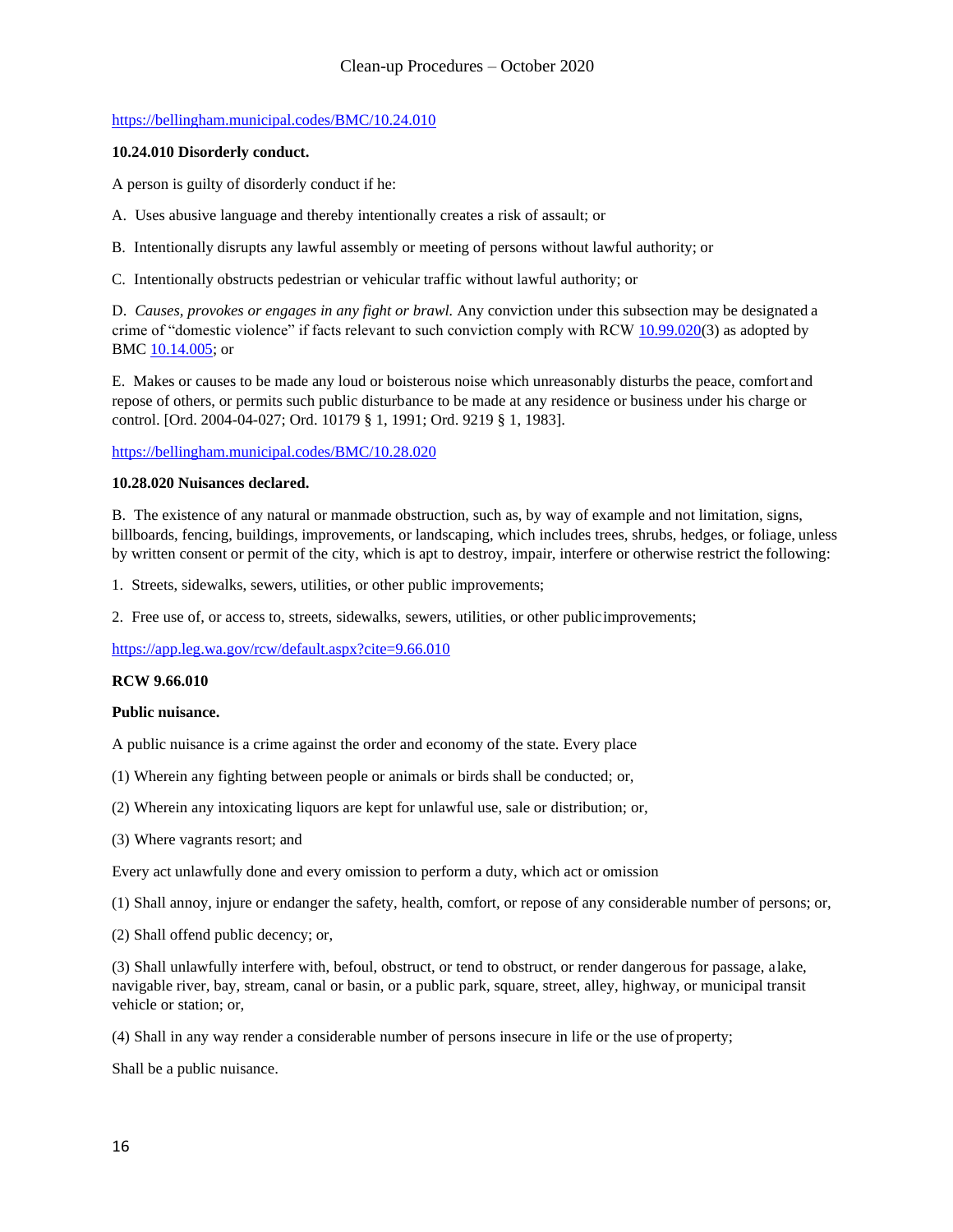#### [https://app.leg.wa.gov/RCW/default.aspx?cite=7.48.050](https://gcc02.safelinks.protection.outlook.com/?url=https%3A%2F%2Fapp.leg.wa.gov%2FRCW%2Fdefault.aspx%3Fcite%3D7.48.050&data=02%7C01%7Cjleighton%40cob.org%7Cc3167f1d92644fca691e08d858d96951%7Cd438603ec0cb4a1286e40001e1d225b9%7C0%7C0%7C637357038082934473&sdata=nAMUUAWfjwVbcoJBSfePO7MTIFePCdESbt2YkW%2BWtYI%3D&reserved=0)

#### **RCW [7.48.050](https://gcc02.safelinks.protection.outlook.com/?url=http%3A%2F%2Fapp.leg.wa.gov%2FRCW%2Fdefault.aspx%3Fcite%3D7.48.050&data=02%7C01%7Cjleighton%40cob.org%7Cc3167f1d92644fca691e08d858d96951%7Cd438603ec0cb4a1286e40001e1d225b9%7C0%7C0%7C637357038082944435&sdata=Eqf0ihUyejsiGPiVgioZQQxPqqO7FPz2gKA4tMRNisU%3D&reserved=0)**

#### **Moral nuisances—Definitions.**

The definitions set forth in this section shall apply throughout this chapter as they relate to moral nuisances.

(1) "Knowledge" or "knowledge of such nuisance" means having knowledge of the contents and character ofthe patently offensive sexual conduct which appears in the lewd matter, or knowledge of the acts of lewdness, assignation, or prostitution which occur on the premises.

(2) "Lewd matter" is synonymous with "obscene matter" and means any matter:

(a) Which the average person, applying contemporary community standards, would find, when considered as a whole, appeals to the prurient interest; and

(b) Which depicts or describes patently offensive representations or descriptions of:

(i) Ultimate sexual acts, normal or perverted, actual or simulated; or

(ii) Masturbation, excretory functions, or lewd exhibition of the genitals or genital area.

Nothing herein contained is intended to include or proscribe any matter which, when considered as a whole, and in the context in which it is used, possesses serious literary, artistic, political, or scientific value.

(3) "Lewdness" shall have and include all those meanings which are assigned to it under the common la[w.](https://gcc02.safelinks.protection.outlook.com/?url=https%3A%2F%2Fapp.leg.wa.gov%2FRCW%2Fdefault.aspx%3Fcite%3D7.48.140&data=02%7C01%7Cjleighton%40cob.org%7Cc3167f1d92644fca691e08d858d96951%7Cd438603ec0cb4a1286e40001e1d225b9%7C0%7C0%7C637357038082944435&sdata=6RidS13n0Kk3jMqlO8xjbNtrUVakuWLU6bWy6SfPBeo%3D&reserved=0)

[https://app.leg.wa.gov/RCW/default.aspx?cite=7.48.140](https://gcc02.safelinks.protection.outlook.com/?url=https%3A%2F%2Fapp.leg.wa.gov%2FRCW%2Fdefault.aspx%3Fcite%3D7.48.140&data=02%7C01%7Cjleighton%40cob.org%7Cc3167f1d92644fca691e08d858d96951%7Cd438603ec0cb4a1286e40001e1d225b9%7C0%7C0%7C637357038082944435&sdata=6RidS13n0Kk3jMqlO8xjbNtrUVakuWLU6bWy6SfPBeo%3D&reserved=0)

#### **RCW [7.48.140](https://gcc02.safelinks.protection.outlook.com/?url=http%3A%2F%2Fapp.leg.wa.gov%2FRCW%2Fdefault.aspx%3Fcite%3D7.48.140&data=02%7C01%7Cjleighton%40cob.org%7Cc3167f1d92644fca691e08d858d96951%7Cd438603ec0cb4a1286e40001e1d225b9%7C0%7C0%7C637357038082954390&sdata=rRROAHOALeXKSZ65I4vuSwwe%2BPlGhO3wtIrXWutkKA0%3D&reserved=0)**

#### **Public nuisances enumerated**

(3) To obstruct or impede, without legal authority, the passage of any river, harbor, or collection of water;

(4) To obstruct or encroach upon public highway, private ways, streets, alleys, commons, landing places, and ways to burying places or to unlawfully obstruct or impede the flow of municipal transit vehicles as defined in RCW **[46.04.355](https://gcc02.safelinks.protection.outlook.com/?url=http%3A%2F%2Fapp.leg.wa.gov%2FRCW%2Fdefault.aspx%3Fcite%3D46.04.355&data=02%7C01%7Cjleighton%40cob.org%7Cc3167f1d92644fca691e08d858d96951%7Cd438603ec0cb4a1286e40001e1d225b9%7C0%7C0%7C637357038082954390&sdata=sEuJpKnnnM1DVTBFst8fSmkXIshcRdv7G%2Fd6%2FFJX4TA%3D&reserved=0)** or passenger traffic, access to municipal transit vehicles or stations as defined in \*RCW **[9.91.025](https://gcc02.safelinks.protection.outlook.com/?url=http%3A%2F%2Fapp.leg.wa.gov%2FRCW%2Fdefault.aspx%3Fcite%3D9.91.025&data=02%7C01%7Cjleighton%40cob.org%7Cc3167f1d92644fca691e08d858d96951%7Cd438603ec0cb4a1286e40001e1d225b9%7C0%7C0%7C637357038082954390&sdata=f1RXESh80hMCcVnd2WkMJ7HtpQLPwqSeD4UyRJ%2BFPBs%3D&reserved=0)**(2)(a), or otherwise interfere with the provision or use of public transportation services, or obstruct or impede a municipal transit driver, operator, or supervisor in the performance of that individual's duties;

[https://app.leg.wa.gov/RCW/default.aspx?cite=7.48.120](https://gcc02.safelinks.protection.outlook.com/?url=https%3A%2F%2Fapp.leg.wa.gov%2FRCW%2Fdefault.aspx%3Fcite%3D7.48.120&data=02%7C01%7Cjleighton%40cob.org%7Cc3167f1d92644fca691e08d858d96951%7Cd438603ec0cb4a1286e40001e1d225b9%7C0%7C0%7C637357038082964345&sdata=egOJmPrPqkhFNoj6uEdSaPZfgPyM7WMVq7pF4EXWhXQ%3D&reserved=0)

#### **RCW [7.48.120](https://gcc02.safelinks.protection.outlook.com/?url=http%3A%2F%2Fapp.leg.wa.gov%2FRCW%2Fdefault.aspx%3Fcite%3D7.48.120&data=02%7C01%7Cjleighton%40cob.org%7Cc3167f1d92644fca691e08d858d96951%7Cd438603ec0cb4a1286e40001e1d225b9%7C0%7C0%7C637357038082964345&sdata=UT0wgwNpyuwl0z3LJDdsJaWn9qZNoYzh22HnwsnrkRk%3D&reserved=0)**

#### **Nuisance defined.**

Nuisance consists in unlawfully doing an act, or omitting to perform a duty, which act or omission either annoys, injures or endangers the comfort, repose, health or safety of others, offends decency, or unlawfully interferes with, obstructs or tends to obstruct, or render dangerous for passage, any lake or navigable river, bay, stream, canal or basin, or any public park, square, street or highway; or in any way renders other persons insecure in life, or in the use of property.